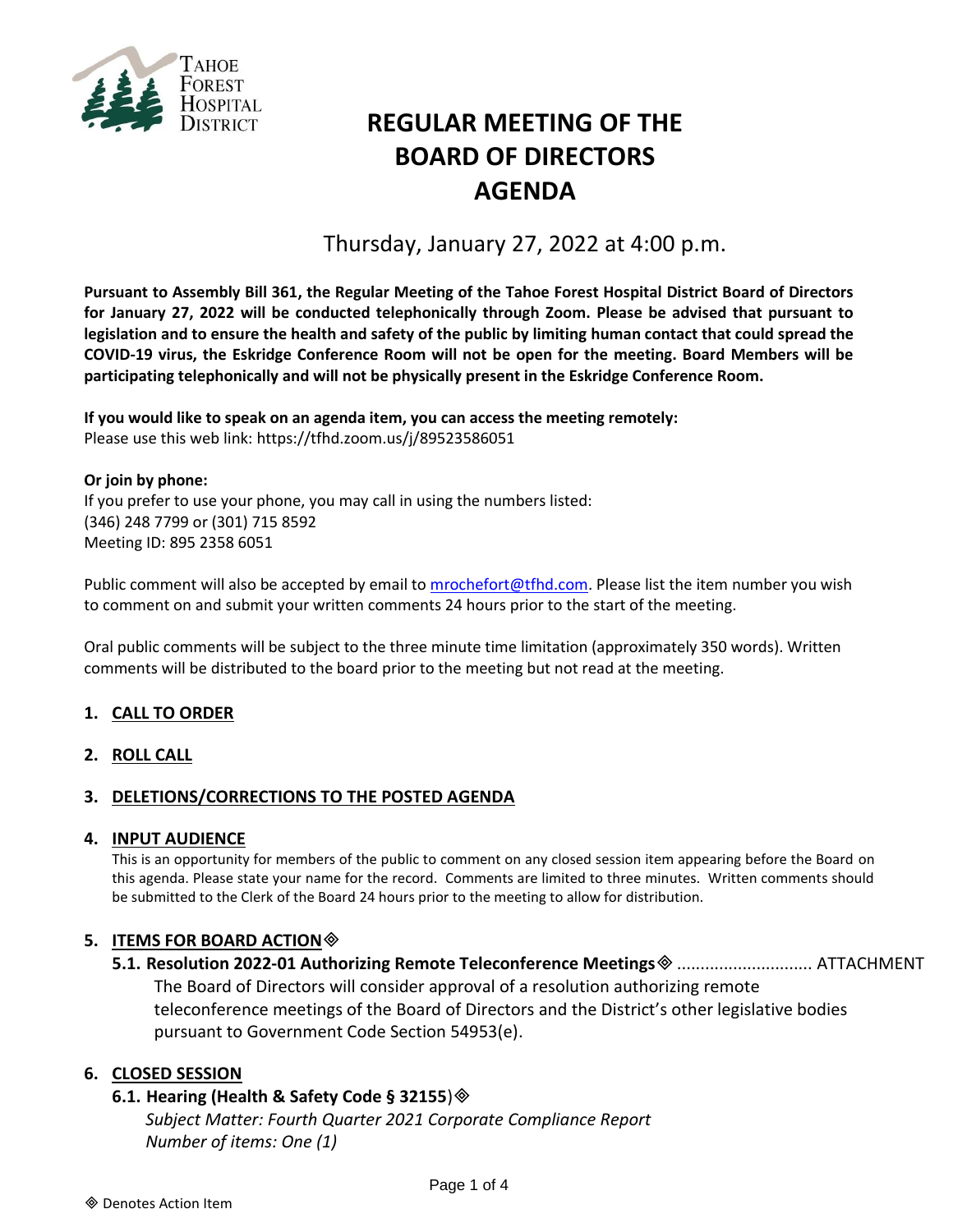**6.2. Conference with Real Property Negotiator (Gov. Code § 54956.8**)

*Property Parcel Numbers: 018-630-020 Agency Negotiator: Harry Weis Negotiating Party: Truckee Donner Recreation and Park District Under Negotiation: Price & Terms of Payment*

# **6.3. Conference with Legal Counsel; Existing Litigation (Gov. Code § 54956.9(d)(1)**) *The Board finds, based on advice from legal counsel, that discussion in open session will prejudice the position of the local agency in the litigation.*

*Name of Case: Waal v. Tahoe Forest Hospital District Name of Claimant: Anna Waal*

*Case No. ADJ13776462* **6.4. Hearing (Health & Safety Code § 32155**)

*Subject Matter: First & Second Quarter Fiscal Year 2022 Disclosure Summary Report Number of items: One (1)*

- **6.5. Hearing (Health & Safety Code § 32155**) *Subject Matter: 2021 Patient Safety Report Number of items: One (1)*
- **6.6. Hearing (Health & Safety Code § 32155**) *Subject Matter: 2021 Risk Management Report Number of items: One (1)*
- **6.7. Approval of Closed Session Minutes** 12/16/2021 Regular Meeting
- **6.8. TIMED ITEM – 5:30PM - Hearing (Health & Safety Code § 32155**) *Subject Matter: Medical Staff Credentials*

# **APPROXIMATELY 6:00 P.M.**

# **7. DINNER BREAK**

# **8. OPEN SESSION – CALL TO ORDER**

# **9. REPORT OF ACTIONS TAKEN IN CLOSED SESSION**

# **10. DELETIONS/CORRECTIONS TO THE POSTED AGENDA**

#### **11. INPUT – AUDIENCE**

This is an opportunity for members of the public to address the Board on items which are not on the agenda. Please state your name for the record. Comments are limited to three minutes. Written comments should be submitted to the Board Clerk 24 hours prior to the meeting to allow for distribution. Under Government Code Section 54954.2 – Brown Act, the Board cannot take action on any item not on the agenda. The Board Chair may choose to acknowledge the comment or, where appropriate, briefly answer a question, refer the matter to staff, or set the item for discussion at a future meeting.

#### **12. INPUT FROM EMPLOYEE ASSOCIATIONS**

This is an opportunity for members of the Employee Associations to address the Board on items which are not on the agenda. Please state your name for the record. Comments are limited to three minutes.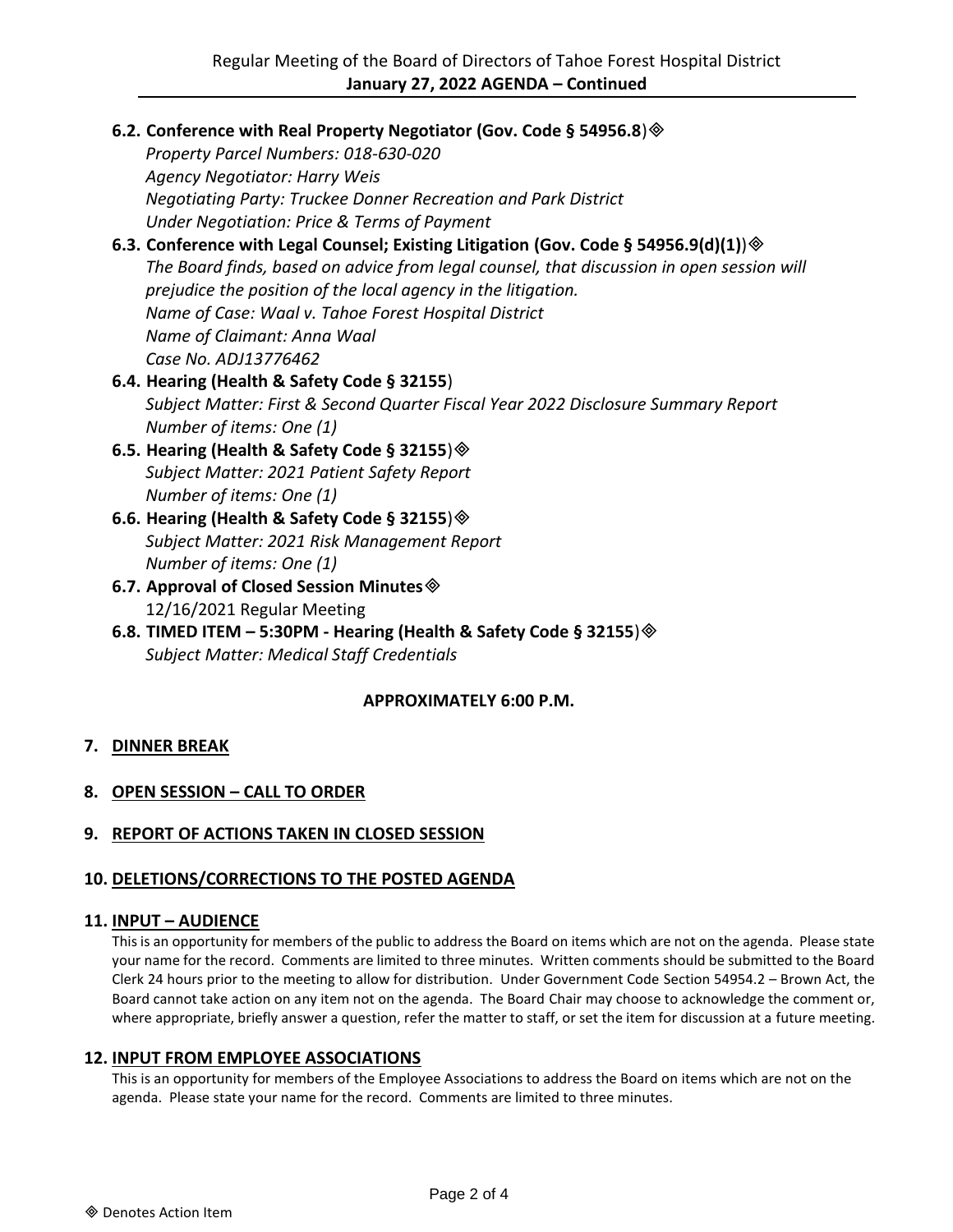# **13. CONSENT CALENDAR**

These items are expected to be routine and non-controversial. They will be acted upon by the Board without discussion. Any Board Member, staff member or interested party may request an item to be removed from the Consent Calendar for discussion prior to voting on the Consent Calendar.

# **13.1. Approval of Minutes of Meetings 13.1.1.** 12/16/2021 Regular Meeting.................................................................................... ATTACHMENT **13.2. Financial Reports 13.2.1.** Financial Report – December 2021 ........................................................................... ATTACHMENT **13.3. Board Reports 13.3.1.** President & CEO Board Report.................................................................................. ATTACHMENT **13.3.2.** COO Board Report..................................................................................................... ATTACHMENT **13.3.3.** CNO Board Report..................................................................................................... ATTACHMENT **13.3.4.** CIIO Board Report...................................................................................................... ATTACHMENT **13.3.5.** CMO Board Report .................................................................................................... ATTACHMENT **13.4. Approve Fourth Quarter 2021 Corporate Compliance Report 13.4.1.** Fourth Quarter 2021 Corporate Compliance Report................................................ ATTACHMENT **13.5. Approve Annual Resolution Authorizing Board Compensation 13.5.1.** Resolution 2022-02 ................................................................................................... ATTACHMENT

| 13.6. Approve Revised Committee Charter |  |
|-----------------------------------------|--|
|                                         |  |

#### **14. ITEMS FOR BOARD ACTION**

**14.1. 2022 Corproate Compliance Work Plan**........................................................................ ATTACHMENT The Board of Directors will review and consider approval of 2022 Corporate Compliance Work Plan.

**14.2. Resolution 2022-03**........................................................................................................ ATTACHMENT The Board of Directors will consider approval of a resolution recognizing and honoring the efforts of the valued employee and healthcare professional of the Tahoe Forest Hospital District.

# **15. ITEMS FOR BOARD DISCUSSION**

| The Board of Directors will receive a trauma program update.                             |  |
|------------------------------------------------------------------------------------------|--|
|                                                                                          |  |
| The Board of Directors will receive an annual update from the Wellness Neighborhood.     |  |
|                                                                                          |  |
| The Board of Directors will review results from the Medical Staff Press Ganey Engagement |  |
| Survey.                                                                                  |  |

# **15.4. COVID-19 Update**

The Board of Directors will receive an update on hospital and clinic operations related to COVID-19.

# **16. DISCUSSION OF CONSENT CALENDAR ITEMS PULLED, IF NECESSARY**

# **17. BOARD COMMITTEE REPORTS**

# **18. BOARD MEMBERS REPORTS/CLOSING REMARKS**